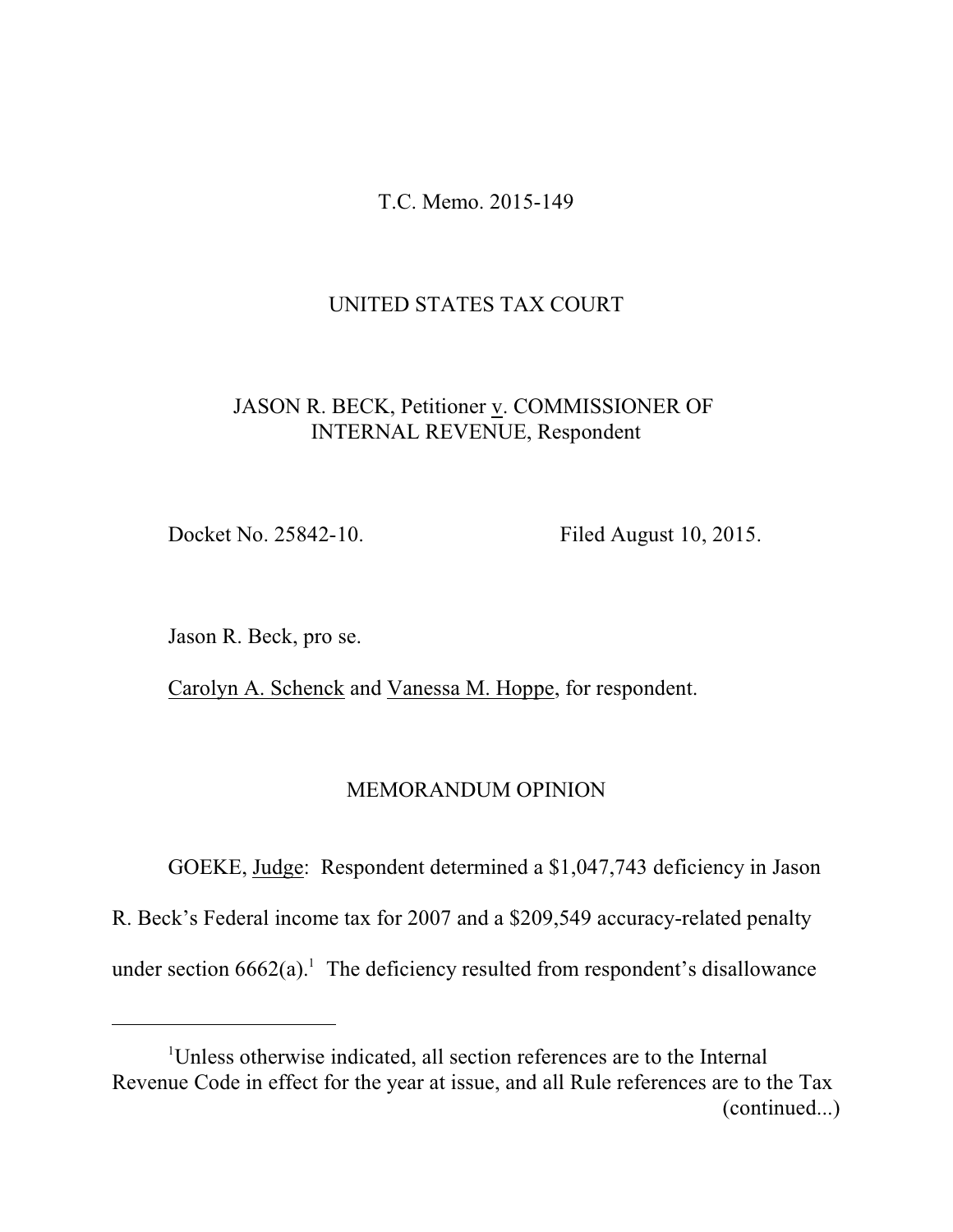**[\*2]** of expense deductions claimed on petitioner's Schedule C, Profit or Loss From Business, for a "Health Care" business for the 2007 tax year.<sup>2</sup> The expenses reported on petitioner's Schedule C relate to the dispensing of medical marijuana. Specifically, expense deductions claimed for Schedule C "other expenses", "rent/lease other business property", "cost of goods sold", and "advertising" were disallowed. Therefore, the issues presented for our decision are:

(1) whether petitioner is entitled to deduct Schedule C expenses totaling \$194,094 for his medical marijuana dispensaries for the taxable year 2007. We hold that he is not;

(2) whether petitioner is entitled to Schedule C cost of goods sold (COGS) of \$600,000 for items seized during the Drug Enforcement Administration's

 $\frac{1}{2}$ (...continued) Court Rules of Practice and Procedure.

<sup>2</sup>Respondent filed three amendments to answer to apply sec. 280E to the Schedule C expense deductions disallowed on the notice of deficiency, disallow additional Schedule C expense deductions, and increase Schedule C gross receipts. Significant adjustments that make up the deficiency (i.e., increased gross receipts of \$1,293,208 to reflect unreported gross receipts that respondent discovered after he issued the notice of deficiency) are no longer at issue as these were decided in respondent's favor with the granting of respondent's motion for partial summary judgment on September 9, 2014.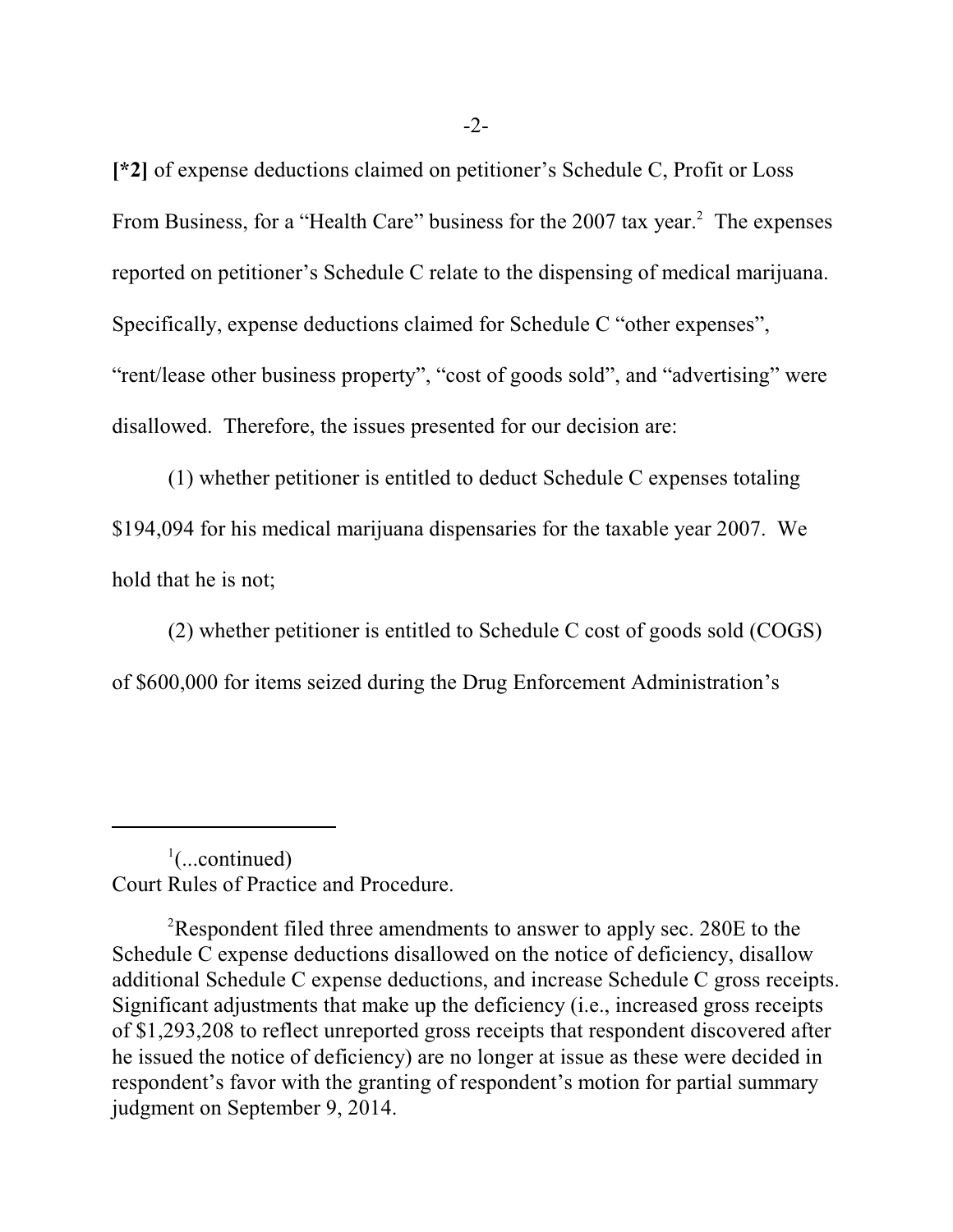**[\*3]** (DEA) raid of petitioner's medical marijuana dispensary in West Hollywood, California, for the taxable year 2007. We hold that he is not;<sup>3</sup>

(3) whether petitioner is entitled to a section 165 loss deduction of \$600,000 for items seized during the DEA's raid of petitioner's medical marijuana dispensary in West Hollywood, California, for taxable year 2007. We hold that he is not;

(4) whether petitioner is liable for self-employment tax of \$68,949 for taxable year  $2007<sup>4</sup>$  We hold that he is; and

(5) whether petitioner is liable for the accuracy-related penalty pursuant to section 6662(a) for taxable year 2007. We hold that he is.

<sup>&</sup>lt;sup>3</sup>Respondent concedes that petitioner is entitled to \$750,394 in COGS for taxable year 2007, computed as follows: the disallowed amount reflected on the notice of deficiency of \$1,350,394 minus \$600,000 that petitioner claims was the value of the marijuana seized by the DEA. Respondent also concedes the issue of whether petitioner failed to report interest income of \$10 for the taxable year 2007.

<sup>&</sup>lt;sup>4</sup>In the third amendment to answer, respondent asserted an increase in petitioner's tax liability to properly account for self-employment tax in the correct amount of \$89,046. After respondent's concessions and the granting of respondent's motion for partial summary judgment, the self-employment tax at issue is \$68,949. This is a computational issue and is not discussed further herein.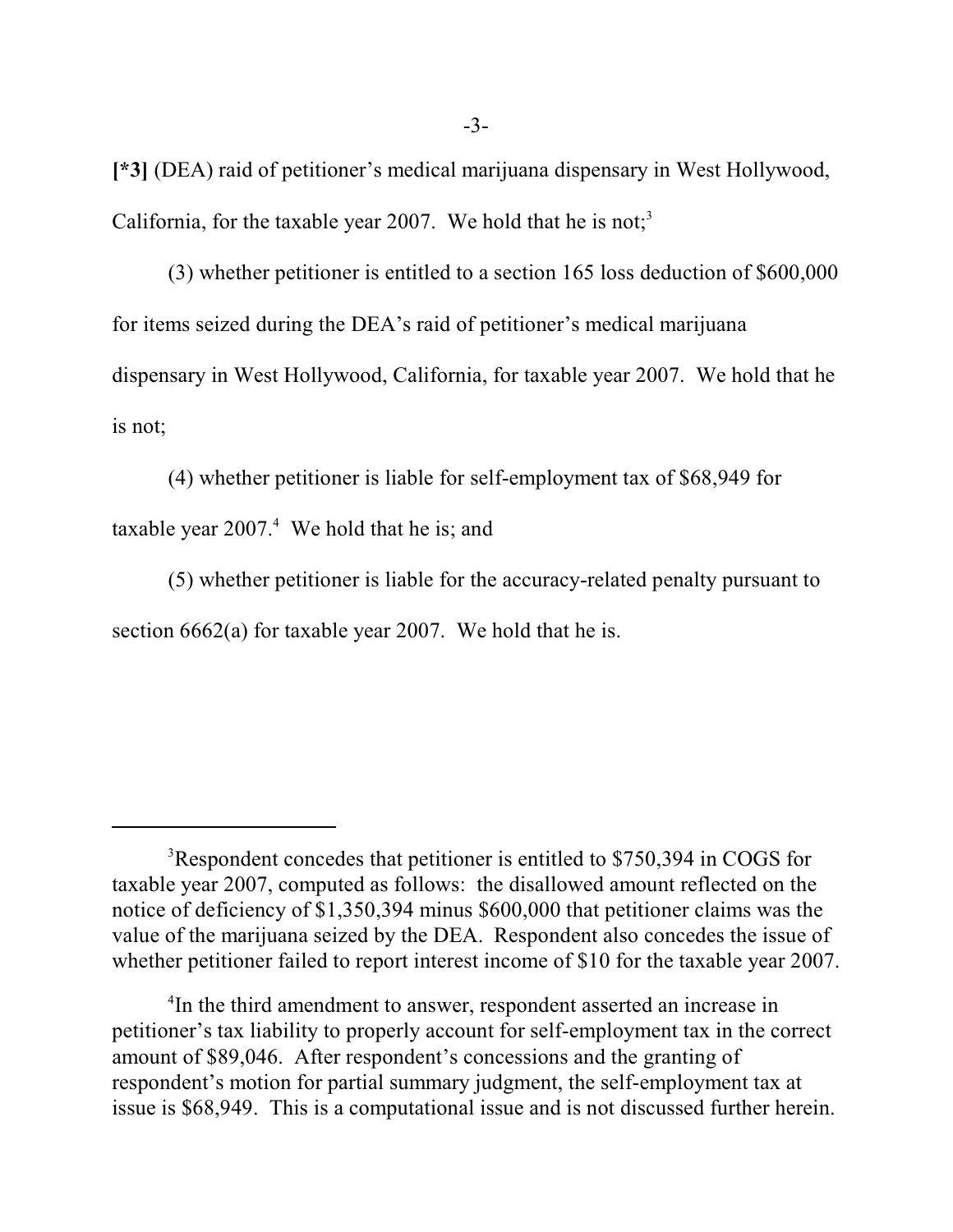## **[\*4]** Background

Certain facts in evidence have been stipulated and are so found. The stipulation of facts and the exhibits attached thereto are incorporated herein by this reference. When the petition was filed, petitioner resided in California.

## I. Formation of Alternative Herbal Health Services

Petitioner started a medical marijuana business in 2001 which by 2007 had expanded to two medical marijuana dispensaries. Petitioner operated these dispensaries as a sole proprietor and conducted business under the name Alternative Herbal Health Services (AHHS). Petitioner was not trained in any healthcare-related services and has never worked in the healthcare industry.

The first dispensary was on Haight Street in San Francisco, California (San Francisco dispensary). On May 14, 2001, petitioner purchased 50% of the San Francisco dispensary. Six months later, he purchased the remaining 50% ownership of the dispensary. The San Francisco dispensary opened in 2001 and closed in the fall of 2008. The second dispensary was on Santa Monica Boulevard in West Hollywood, California (West Hollywood dispensary). The West Hollywood dispensary opened in 2004 and is currently in operation.

-4-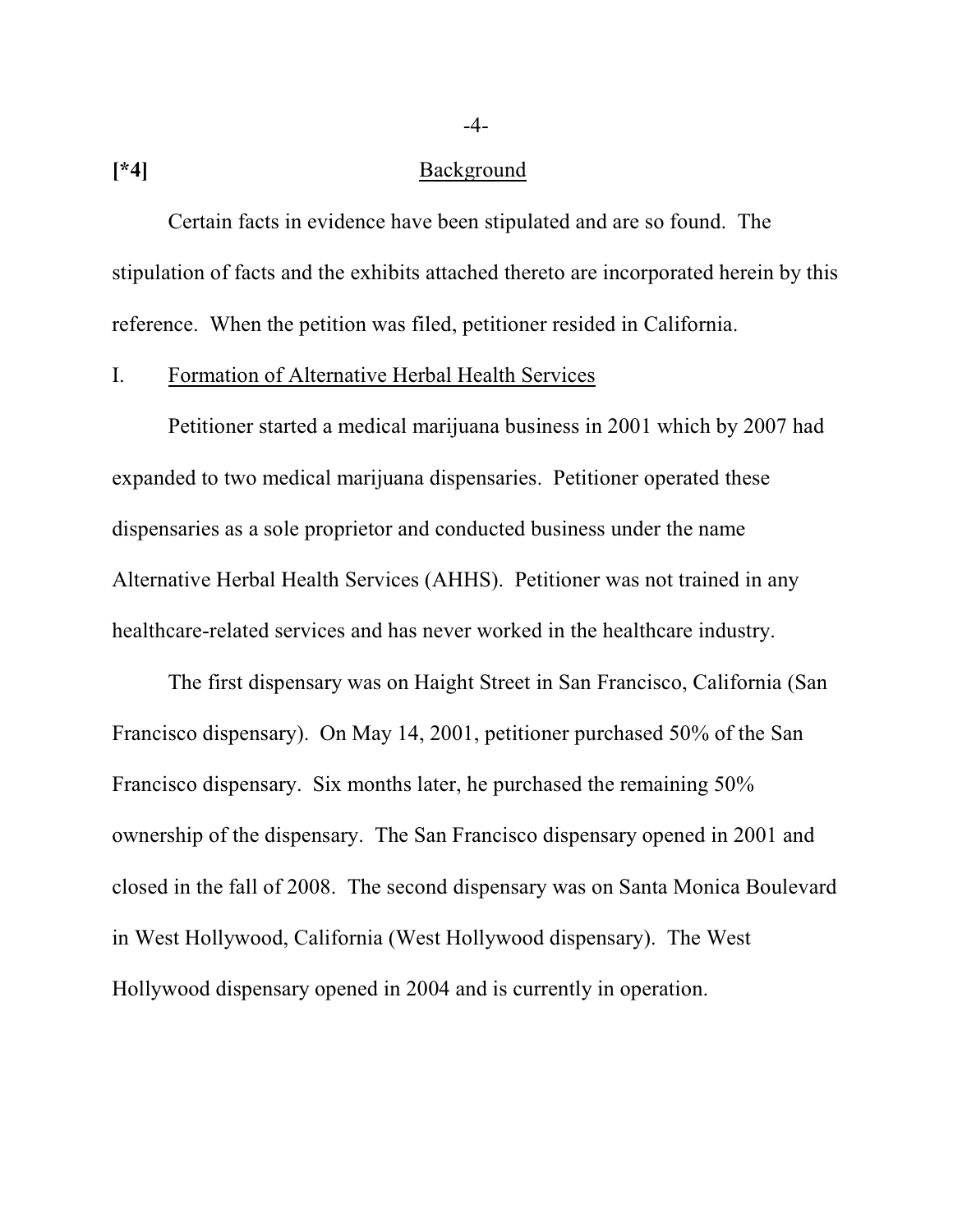## **[\*5]** II. Operation of AHHS

The dispensaries sold various strands of marijuana, marijuana seeds, prerolled marijuana joints, and edible food items prepared with marijuana (edibles). Petitioner did not grow marijuana at either dispensary to sell but rather purchased marijuana from growers.<sup>5</sup> The San Francisco dispensary had around 40 strands of marijuana. The West Hollywood dispensary had around 70 strands of marijuana. Customers who purchased marijuana and edibles from petitioner's dispensaries were able to smoke and consume those products there. Petitioner did not sell pipes, papers, or vaporizers. However, these types of items were made available to customers who chose to medicate on site. Petitioner and his employees also conducted the following activities with customers at no charge: education on the effects of various strands of marijuana on the body; education on the use and benefits of vaporizers; discussions on the various strands of marijuana that were for sale; discussions on how to grow marijuana and the best grow shops to buy supplies from; counseling as to how to load a bong, pipe, joint, or other smoking device; and loading, grinding, and packing marijuana for customers' use of bongs, pipes, and vaporizers.

 ${}^{5}$ Petitioner grew some small marijuana clones in 2007 at the West Hollywood dispensary, but these plants were never harvested. These plants were seized during the DEA raid.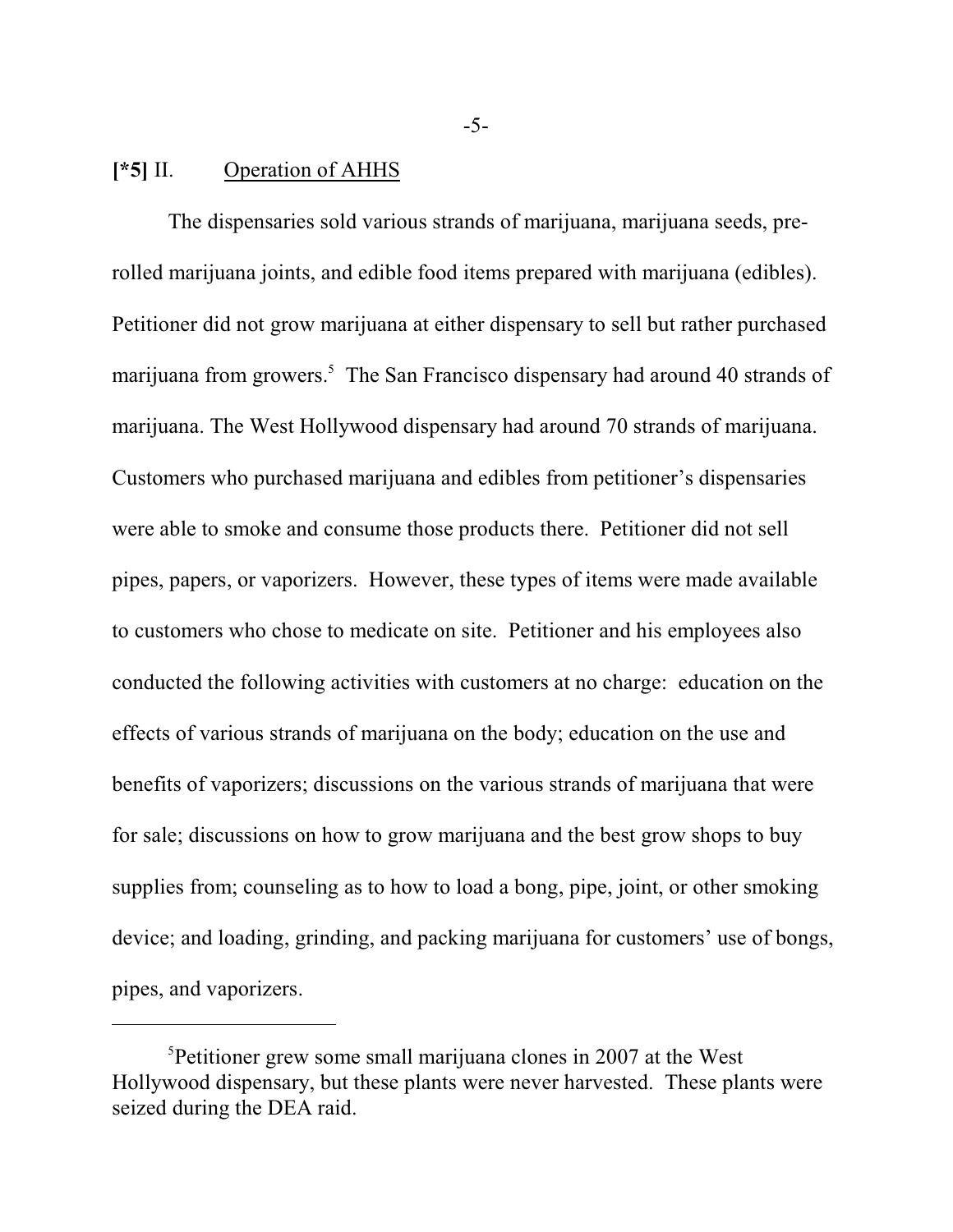**[\*6]** Recipients of the medical marijuana provided by the dispensaries could be either medical marijuana patients or designated care-givers of medical marijuana patients. In order to enter either dispensary, petitioner required that customers provide written recommendations for the use of marijuana from doctors or have medical ID cards. Petitioner did not charge customers for memberships to the dispensaries, nor did he charge admittance fees. Petitioner maintained a checking account in connection with the dispensaries. However, he did not accept checks or credit cards from customers and operated primarily on a cash basis.

Petitioner stored marijuana in plastic tubs at both of the dispensaries. "Tub sheets" or "tub slips" were taped to each tub for inventory tracking purposes. The tub sheet identified the product name and included details concerning when the tub was filled. Petitioner's dispensary employees were supposed to record the details each time marijuana was taken out of a tub and packaged. These tub records, when totaled, reflect only a portion of the marijuana that was available for purchase. Petitioner destroyed tub records for both of the dispensaries.<sup>6</sup>

Customers of the West Hollywood dispensary were given a "guest check" in connection with a sale of marijuana. Guest checks were not given to customers of

<sup>&</sup>lt;sup>6</sup>It was petitioner's ordinary practice to shred all sales and inventory records at the end of the day or by the next day. However, petitioner was able to recover and produce some of these records.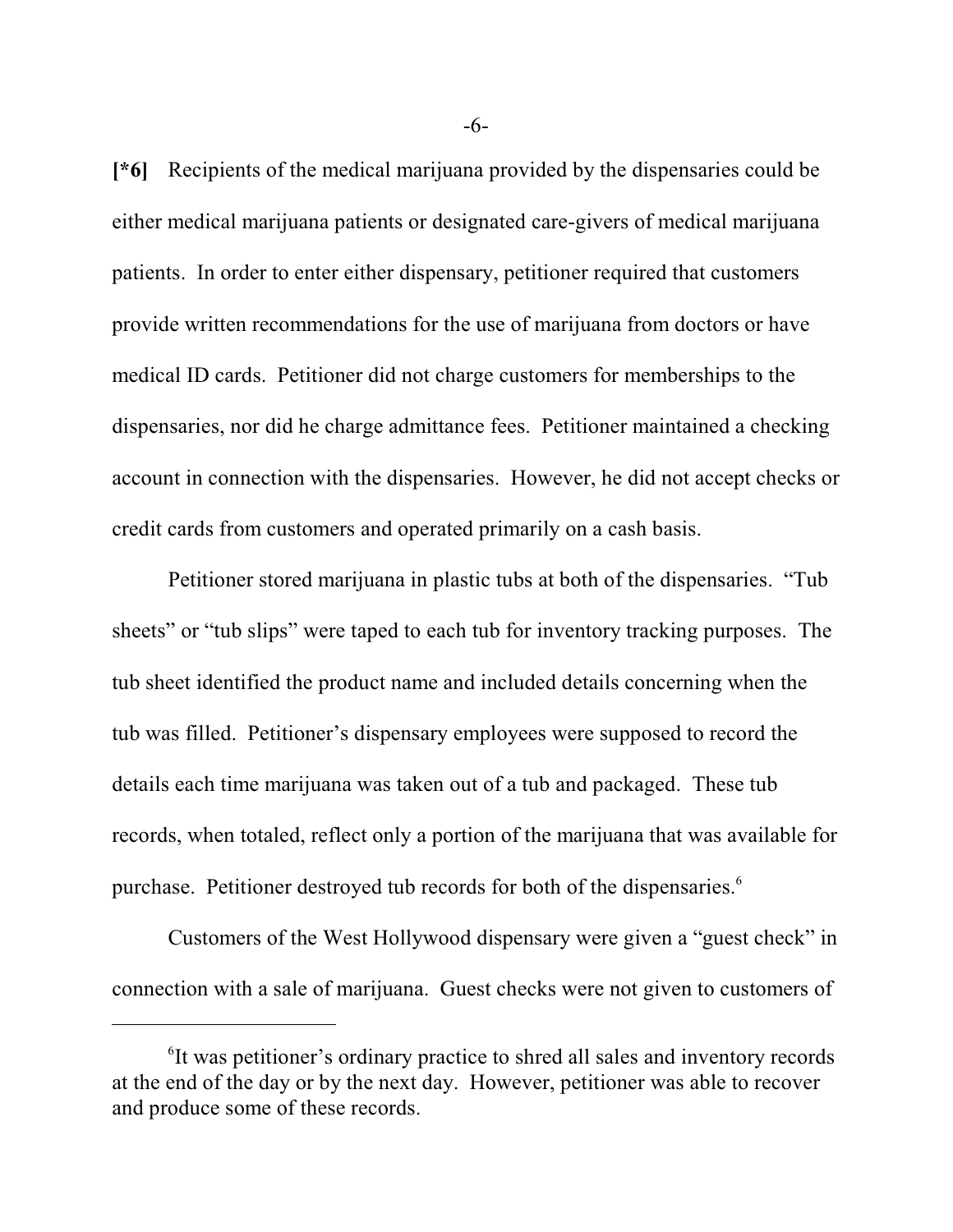**[\*7]** the San Francisco dispensary. In taking customer orders, dispensary employees would write the amount, weight, price, and name of the desired strand of marijuana on the guest check. If an edible was ordered, the quantity, name, and price was written on the guest check. The total amount due was written at the bottom of the guest check. Dispensary employees took the guest check back from the customer upon receiving payment. Petitioner shredded most of the 2007 guest checks of the West Hollywood dispensary. Petitioner provided respondent with the only remaining documents, which included 28 days of guest checks primarily from December 2007. The West Hollywood dispensary also had a vending machine that dispensed marijuana and edibles. The vending machine accepted only cash payments, which were collected when the machine was restocked every couple of weeks. However, no documentation or receipts were separately maintained for the vending machine transactions.

Employees at both dispensaries used a cash register to log sales of marijuana and cash paid out. There was only one cash register at each dispensary. At the end of each day, a "z-tape" was generated by the cash register, which reflected the total sales and payouts of the day. Petitioner shredded most of the 2007 z-tape records from both dispensaries. Petitioner provided respondent with the only remaining documents, which included 41 days of z-tapes from the West

-7-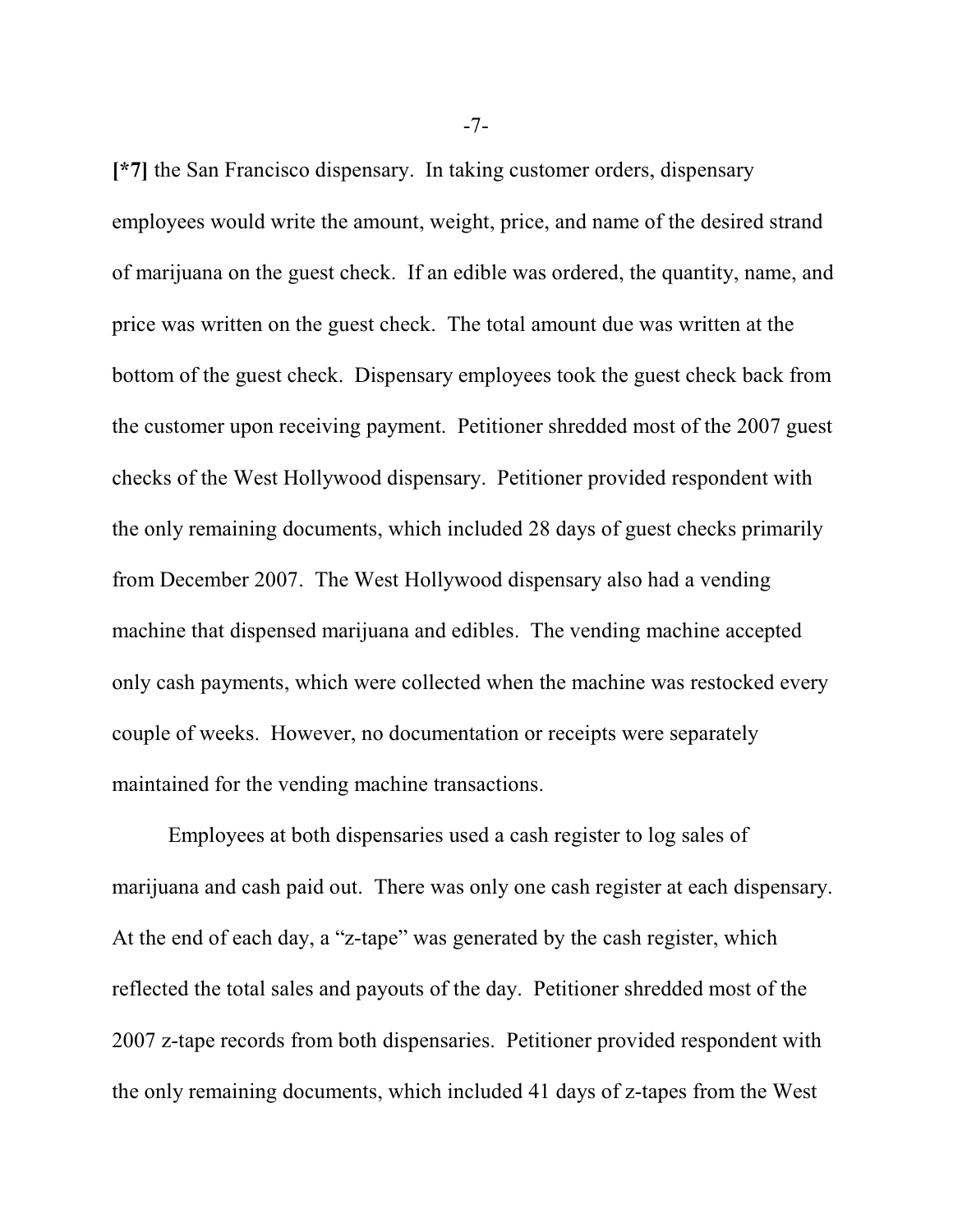**[\*8]** Hollywood dispensary reflecting the date, net sales, net tax, number of sales, amounts paid in, and amounts paid out. Petitioner was unable to recover any ztapes from the San Francisco dispensary.

At the end of each day that the West Hollywood dispensary was open, petitioner or his employees packed a plastic baggie with the following documents: z-tape documents, receiving vouchers, sales receipts, and guest checks. Not all baggies contained all types of sales documents. Petitioner was able to recover some of these baggies and provide them to respondent.

#### III. DEA Raid of the West Hollywood Dispensary

On January 11, 2007, the DEA was authorized to conduct a search of petitioner's West Hollywood dispensary. In the affidavit attached to the Federal search warrant application, the DEA special agent described the items to be seized as evidence, fruits, and instrumentalities of violations of several Federal drug statutes related to possession with the intent to distribute a controlled substance, marijuana. The Central District of California authorized the DEA to seize numerous items, including controlled substances such as marijuana and edibles. On January 17, 2007, DEA special agents entered petitioner's West Hollywood dispensary and conducted a search of the premises. The DEA seized items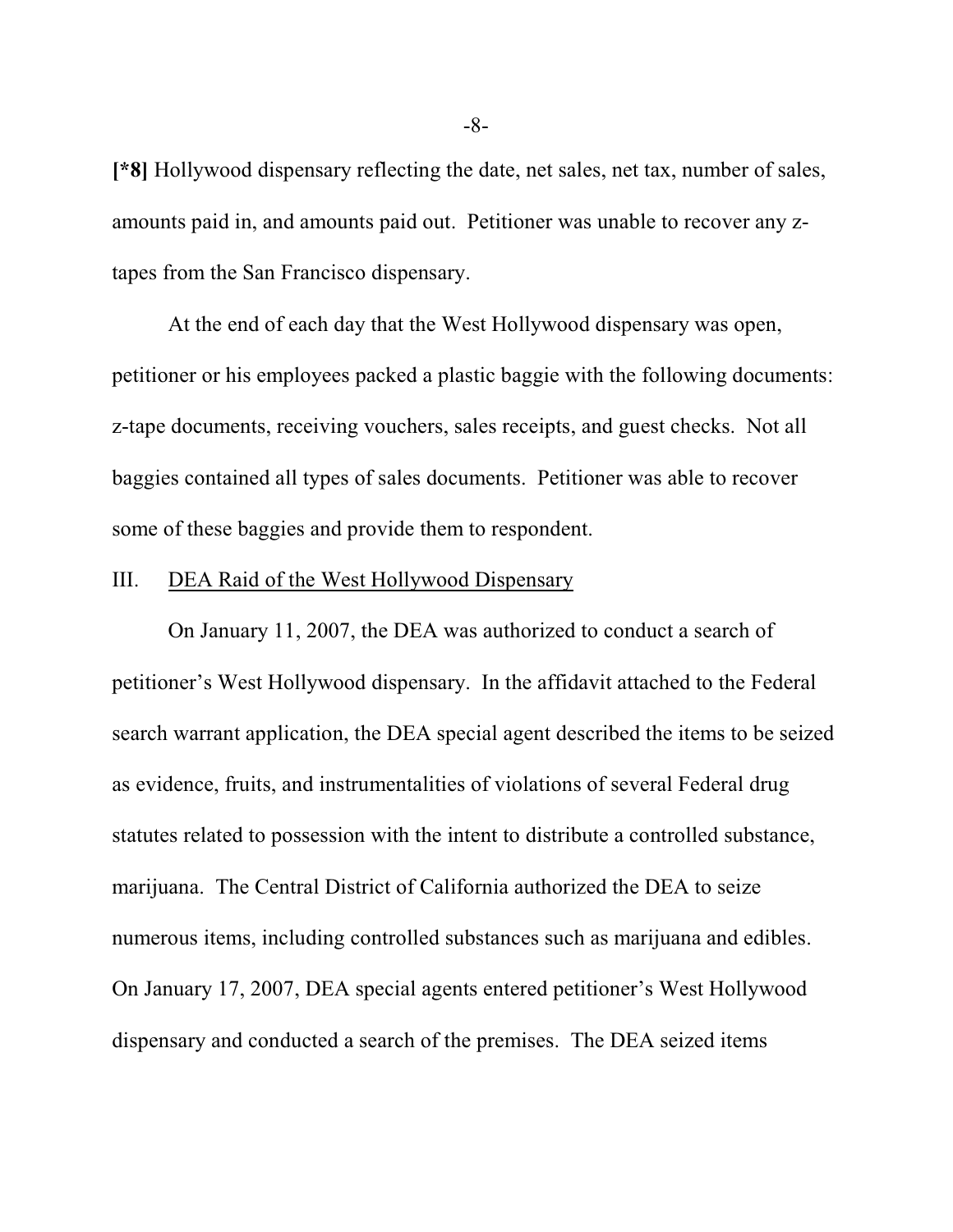**[\*9]** including controlled substances, food items suspected to contain marijuana, and marijuana plants. The DEA also seized \$1,470.71 and \$11,082.

After the DEA raid, petitioner's West Hollywood dispensary was closed from January 17 through 23, 2007. After execution of the Federal search warrant, the DEA and the Los Angeles Police Department were authorized by the Los Angeles Superior Court to execute a State search warrant at Bank of America for accounts in the name of "Jason Robert Beck". Pursuant to the State search warrant, funds totaling \$2,805 were seized. These funds were believed to be proceeds of marijuana trafficking.

#### IV. Preparation of Petitioner's 2007 Tax Return

Petitioner timely filed his 2007 tax return, reporting income from Form W-2, Wage and Tax Statement, as well as attaching a Schedule C for a "Health Care" business. Petitioner reported the income and expenses related to AHHS on the Schedule C, reporting \$1,700,000 in gross receipts with \$1,429,614 in COGS and \$194,094 in expenses. Petitioner states that the gross receipts and COGS entries on his 2007 tax return each include \$600,000 attributable to the value of the marijuana seized by the DEA. All gross receipts and expenses reported on petitioner's 2007 tax return were from the sale or expenses of marijuana or edibles. All expenses reported on petitioner's Schedule C pertained to the

-9-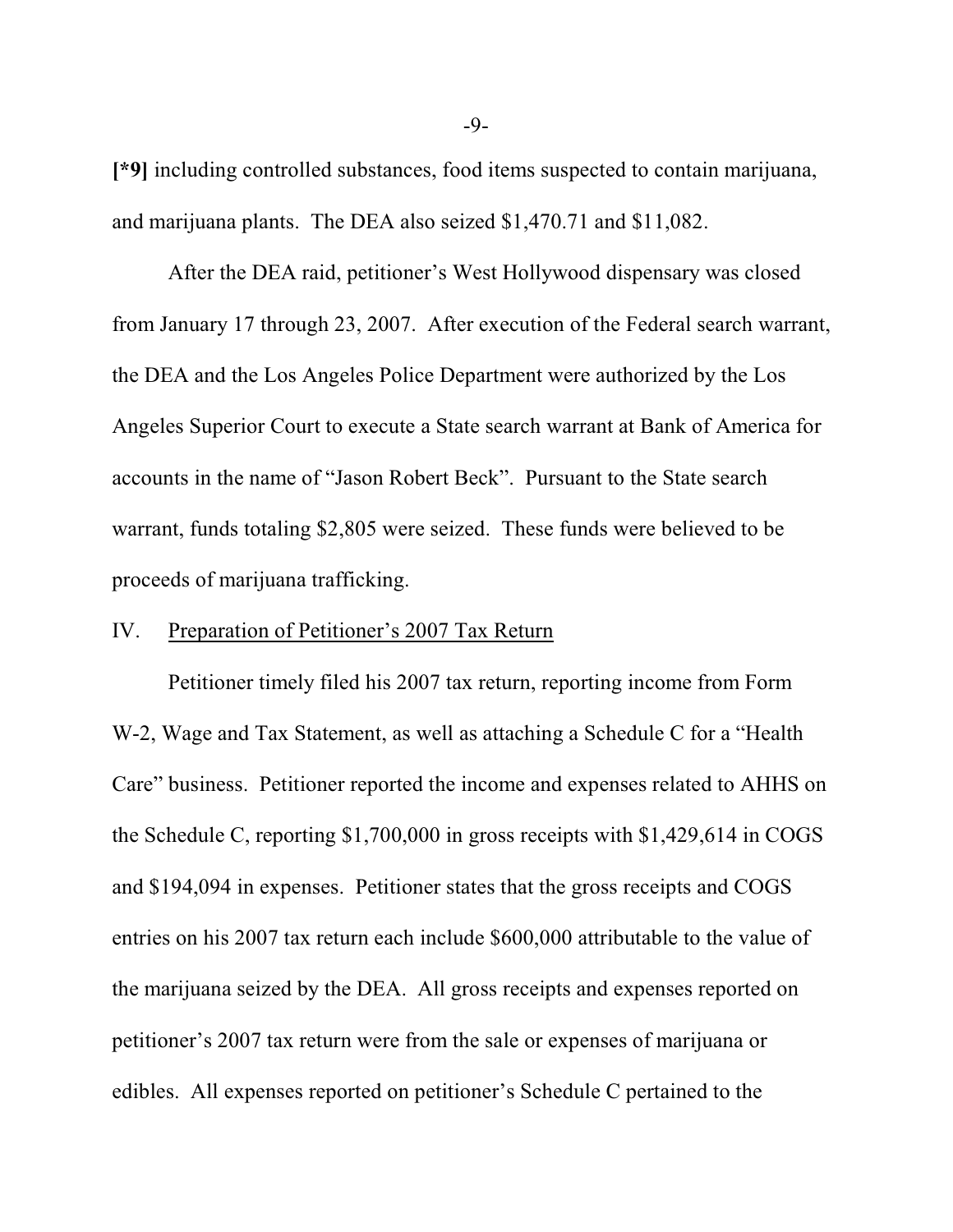**[\*10]** marijuana dispensaries, and those expenses were incurred at the San Francisco and West Hollywood dispensaries.

In preparing his 2007 tax return, petitioner gave the numbers to his attorney, Jim Hammer, who in turn gave them to his tax return preparer, James Moseley. Once the 2007 tax return was prepared, Mr. Moseley gave the return to petitioner for his review and approval. Upon petitioner's approval, Mr. Moseley efiled the 2007 tax return with respondent. Mr. Moseley did no bookkeeping for petitioner, the San Francisco dispensary, or the West Hollywood dispensary. Mr. Moseley did not review any source documents relating to the numbers reported on petitioner's 2007 tax return. Mr. Moseley did no payroll work for petitioner, the San Francisco dispensary, or the West Hollywood dispensary. Mr. Moseley did not issue any Forms W-2 or Forms 1099-MISC, Miscellaneous Income, on behalf of or in connection with petitioner, the San Francisco dispensary, or the West Hollywood dispensary.

## V. Petitioner's AHHS Records

Petitioner provided copies of the leases for both of his medical marijuana dispensaries to the Court. However, petitioner did not provide evidence of any lease payments. He also provided a copy of the DEA search warrant dated January 11, 2007. Petitioner provided documents relating to payroll but did not provide an

-10-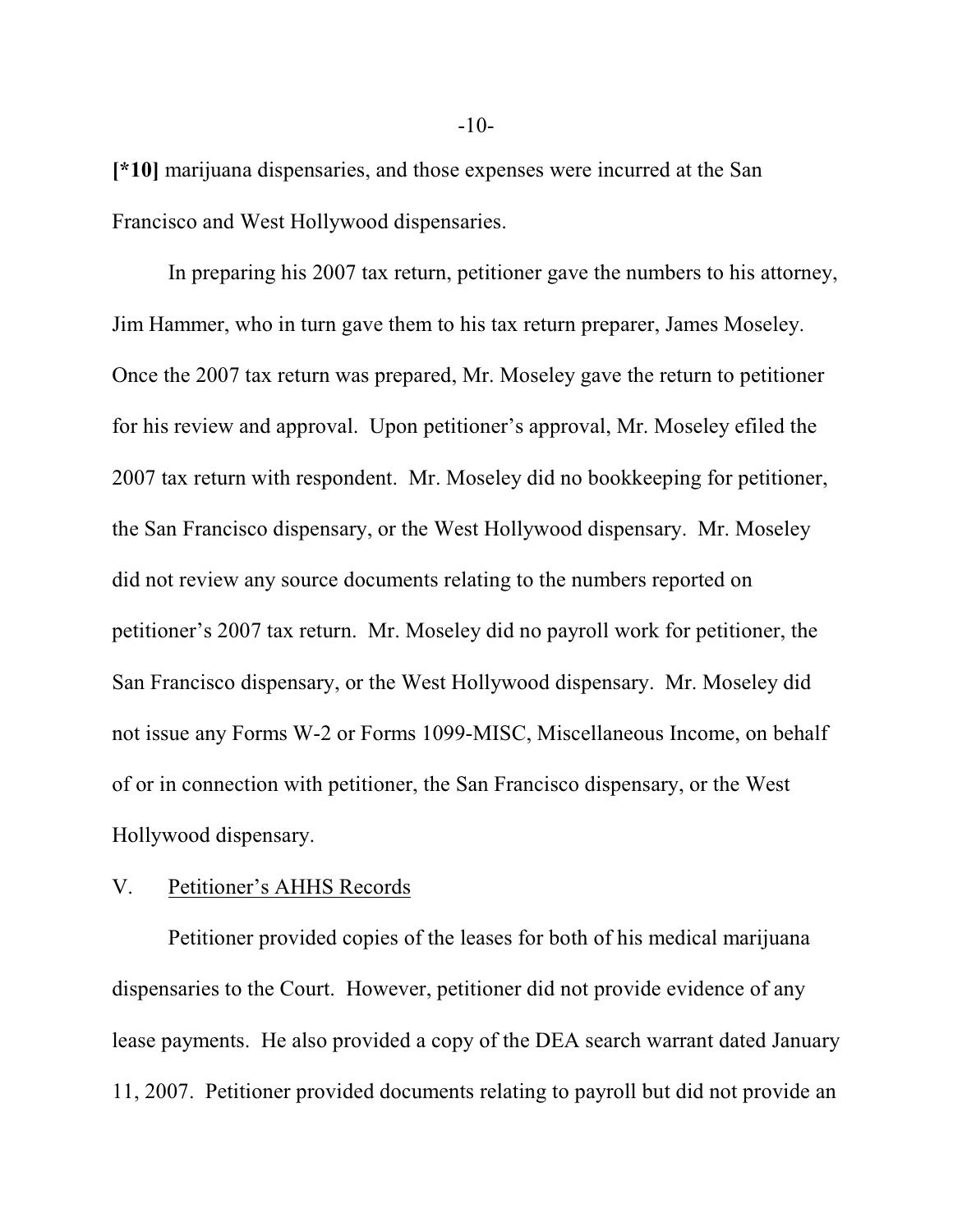**[\*11]** explanation as to where these expenses were reported on his tax return. Petitioner has not provided any evidence to support the COGS claimed on his Schedule C or the deductions claimed for outside services and advertising expenses.

## VI. California Compassionate Use Act (CCUA)

The State of California's voters approved the California Compassionate Use Act of 1996, codified at Cal. Health & Safety Code sec. 11362.5 (West 2007), as a ballot initiative in 1996. The CCUA is intended to ensure that "seriously ill Californians" (recipients) can obtain and use marijuana if physicians recommend marijuana as beneficial to recipients' health. Numerous medical marijuana dispensaries were formed in California to dispense medical marijuana to recipients. Medical marijuana, however, is a controlled substance under Federal law. Petitioner intended to dispense medical marijuana through the San Francisco dispensary and West Hollywood dispensary pursuant to the CCUA and related legislation and guidelines.

#### Discussion

California law allows petitioner to dispense medical marijuana to customers through his AHHS dispensaries. However, Federal law prohibits taxpayers from deducting any expense of a trade or business that consists of the trafficking of a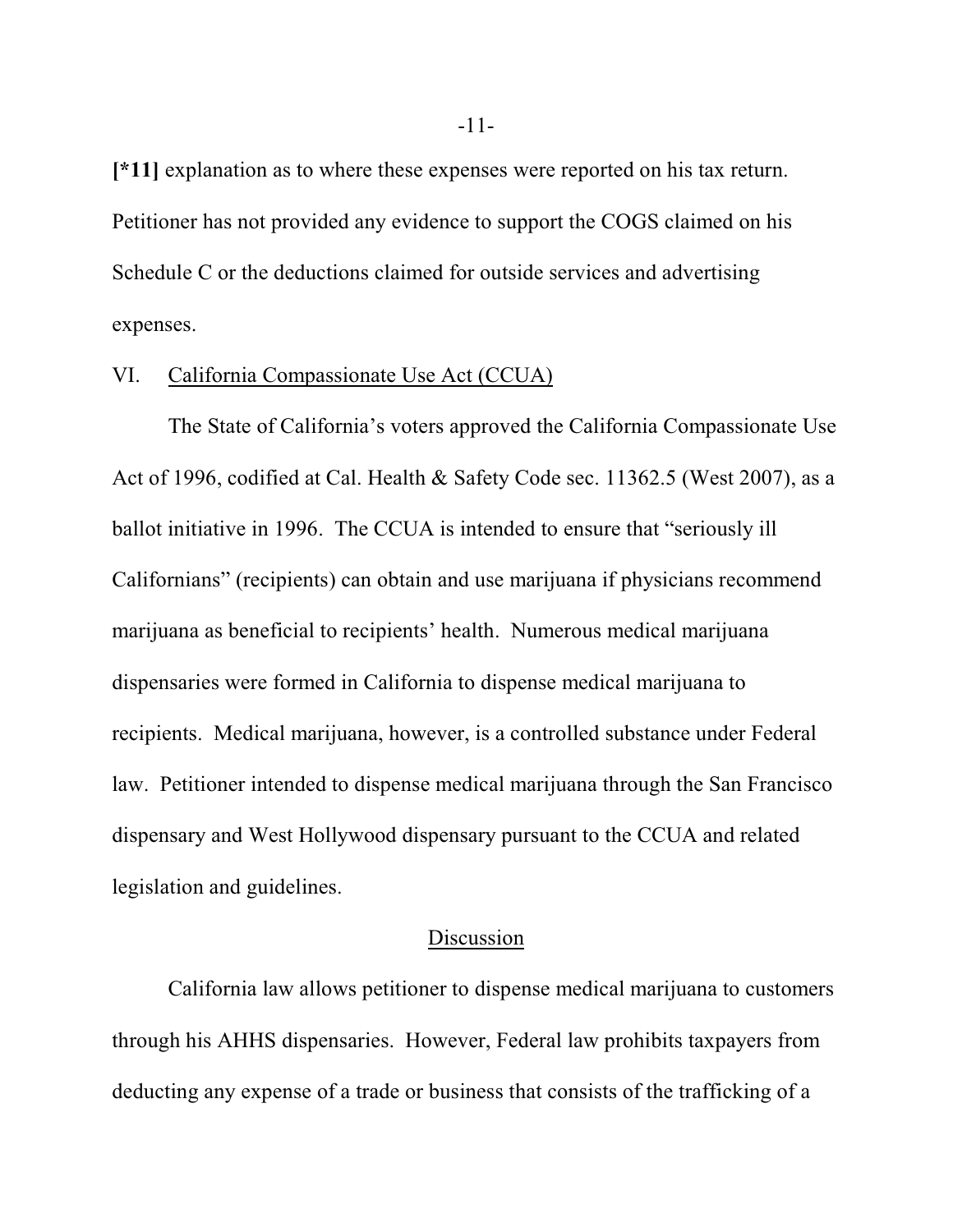**[\*12]** controlled substance such as marijuana. See sec. 280E. Respondent disallowed deductions claimed on petitioner's Schedule C related to the operation of his AHHS dispensaries for the 2007 tax year. Petitioner disputes the disallowance and alleges: "[T]he disallowance by the IRS of certain cost of goods for the wholesale expense of cannabis is improper" and the "IRS is not entitled to any tax revenue per its own code, for Medical Marijuana during 2007." Petitioner also states that the "IRS cannot accept tax revenue on this type of business due to its claim that product i[s] illegal." We are asked to decide whether petitioner may deduct certain Schedule C business expenses related to the operation of his AHHS dispensaries. We are also asked to decide whether petitioner is entitled to Schedule C COGS or a section 165 loss deduction for items seized during a DEA raid of petitioner's dispensary and whether petitioner is liable for an accuracy-related penalty.

#### I. Burden of Proof

The taxpayer bears the burden of proving, by a preponderance of the evidence, that the Commissioner's determinations are incorrect. See Rule 142(a); Welch v. Helvering, 290 U.S. 111, 115 (1933). Moreover, deductions are a matter of legislative grace, and the taxpayer bears the burden of proving entitlement to any claimed deductions. Rule 142(a)(1); INDOPCO, Inc. v. Commissioner, 503

-12-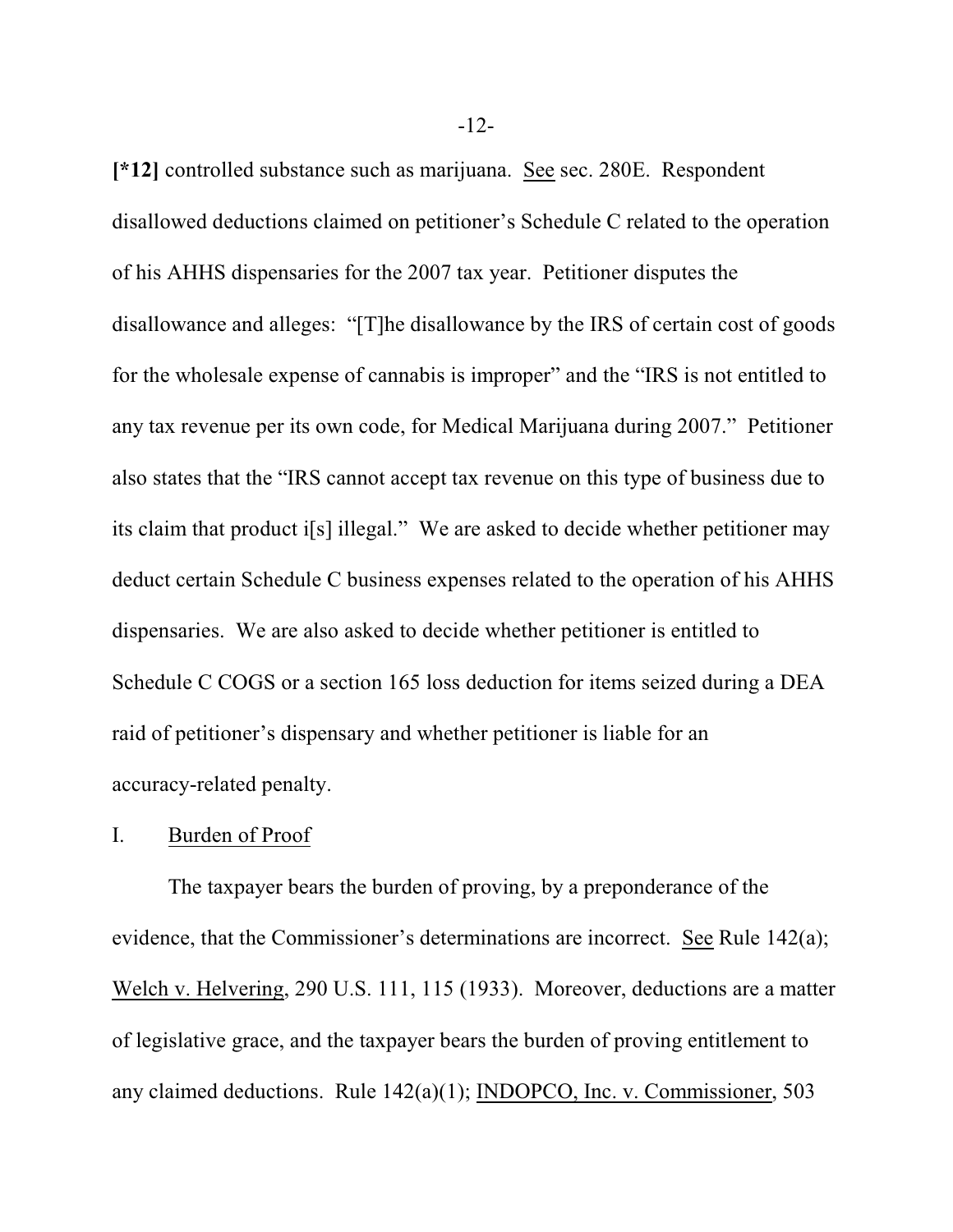**[\*13]** U.S. 79, 84 (1992). Section 7491(a) sometimes shifts the burden of proof to the Commissioner, but that section does not apply where a taxpayer fails to satisfy the record keeping and substantiation requirements. See sec.  $7491(a)(2)(A)$  and (B). Petitioner has failed to satisfy those requirements. Respondent bears the burden of proof only with respect to the increased deficiency asserted in the amendments to answer.<sup>7</sup> See Rule  $142(a)(1)$ .

## II. Schedule C Expenses

In 2007 petitioner trafficked in the sale of marijuana at his AHHS dispensaries. Petitioner reported \$194,094 in Schedule C expenses related to the AHHS dispensaries.

### A. Business Expense Deductions

Deductions are a matter of legislative grace, and taxpayers must maintain sufficient records to substantiate the amounts of their income and entitlement to any deductions or credits claimed. Rule 142(a)(1); INDOPCO, Inc. v. Commissioner, 503 U.S. at 84; New Colonial Ice Co. v. Helvering, 292 U.S. 435, 440 (1934). A taxpayer may deduct ordinary and necessary expenses paid or incurred during the taxable year in carrying on any trade or business. Sec. 162.

We need not decide who bears the burden of proving the applicability of sec. 280E because resolution of that issue does not rest on which party bears the burden of proof.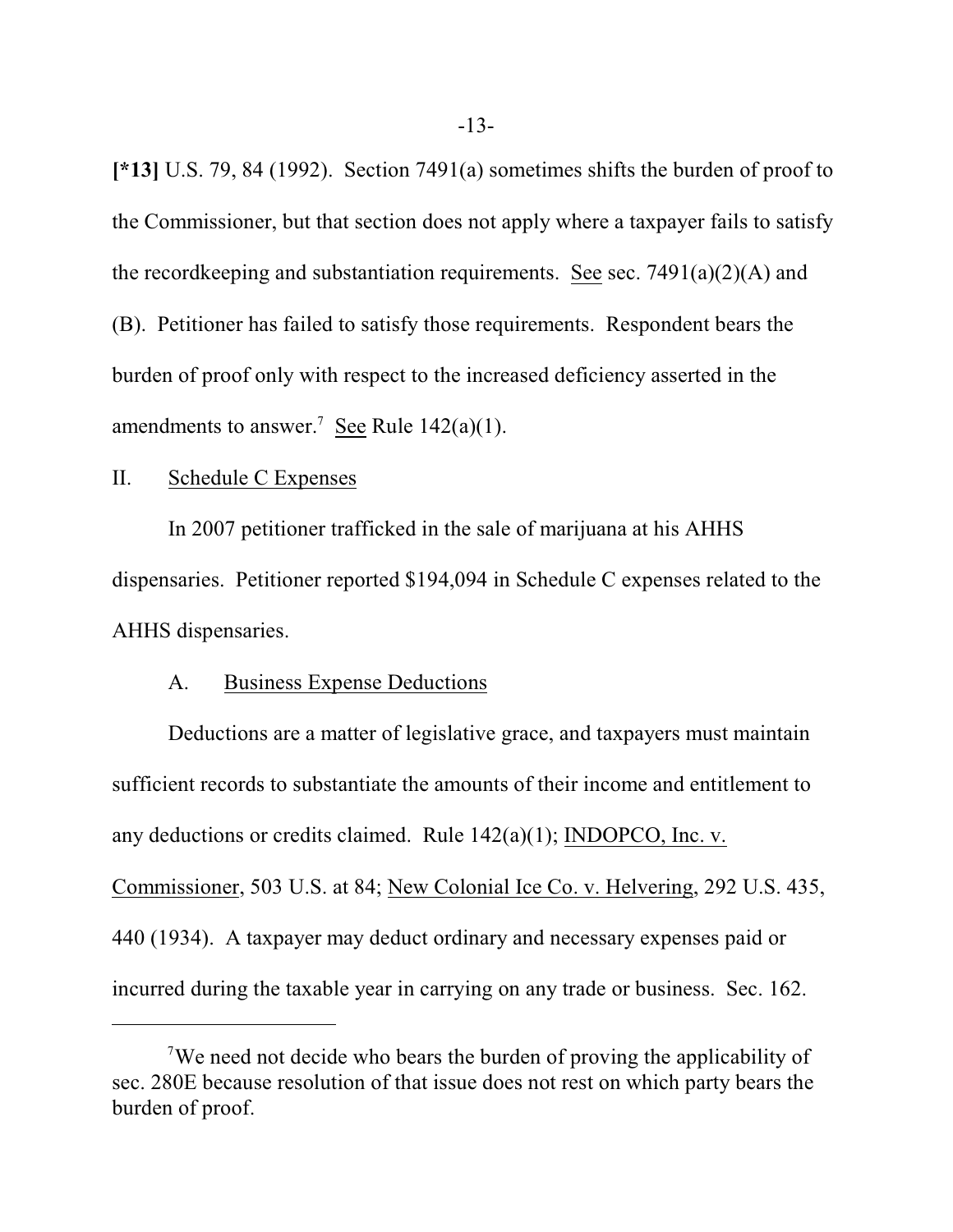**[\*14]** Whether an expense is ordinary is determined by time, place, and circumstance, and whether it is necessary is determined by whether it is appropriate and helpful. Welch v. Helvering, 290 U.S. at 113-114. The determination of whether an expenditure satisfies the requirements for deductibility under section 162 is a question of fact. Commissioner v. Heininger, 320 U.S. 467, 471 (1943). Where a taxpayer reports a business expense but cannot fully substantiate it, the Court generally may approximate the allowable amount. Cohan v. Commissioner, 39 F.2d 540, 543-544 (2d Cir. 1930). However, we may do so only when the taxpayer provides evidence sufficient to establish a rational basis upon which an estimate can be made. Vanicek v. Commissioner, 85 T.C. 731, 743 (1985).

Here, petitioner intentionally and routinely destroyed most documents pertaining to the operation of both dispensaries. Petitioner was able to recover and produce some records; however, those records do not reconcile with the categories or amounts reported on petitioner's tax return. Petitioner is not entitled to deduct the Schedule C expenses because they are unsubstantiated.

#### B. Section 280E

A taxpayer may not deduct any amount paid or incurred in carrying on a trade or business where the "trade or business (or the activities which comprise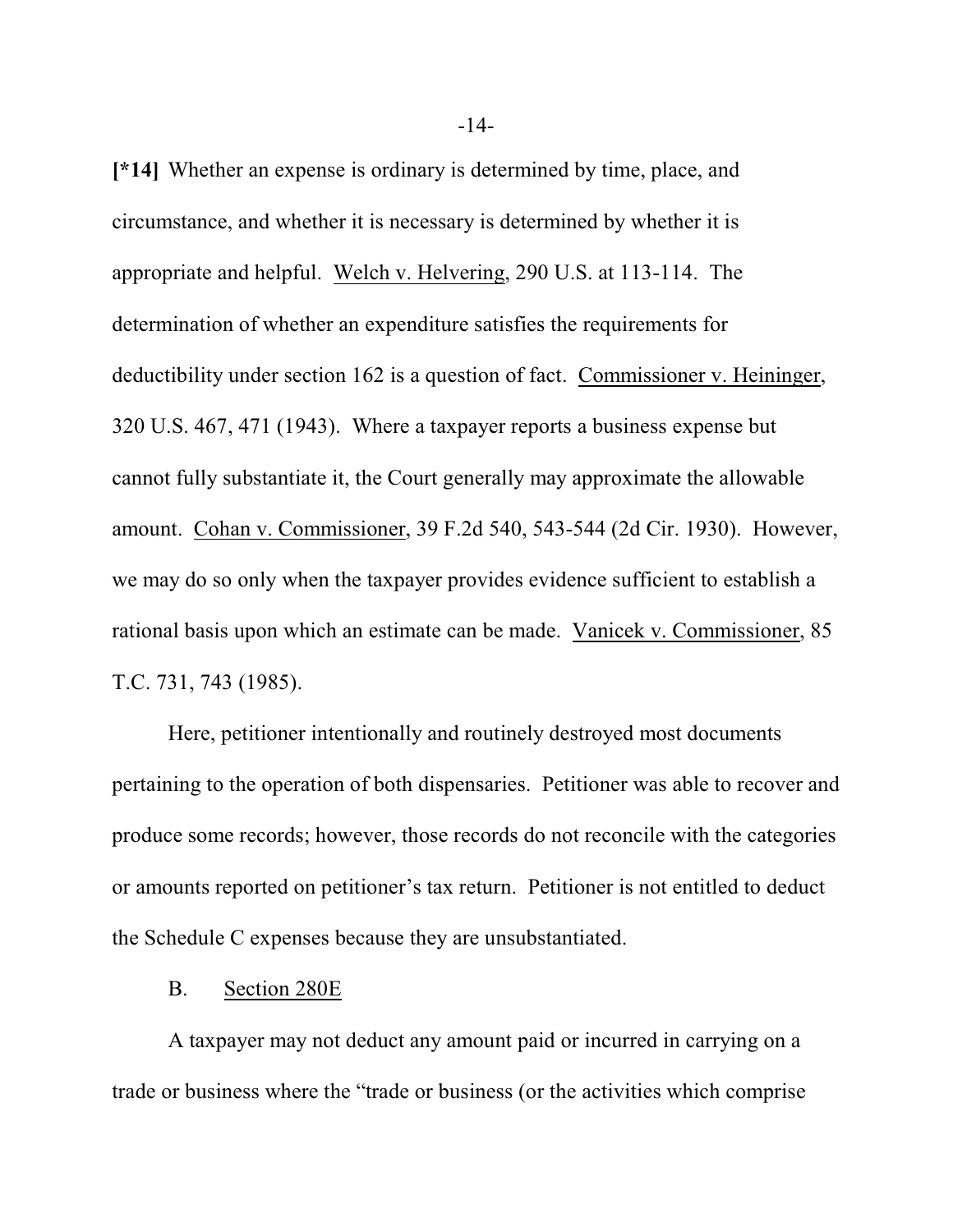**[\*15]** such trade or business) consists of trafficking in controlled substances \* \* \* which is prohibited by Federal law". Sec. 280E. We have previously determined that medical marijuana is a controlled substance under section 280E. See Californians Helping To Alleviate Med. Problems, Inc. v. Commissioner (CHAMP), 128 T.C. 173, 181 (2007); see also Gonzalez v. Raich, 545 U.S. 1 (2005). We have also held that a California medical marijuana dispensary's dispensing of medical marijuana pursuant to the CCUA was "trafficking" within the meaning of section 280E. CHAMP, 128 T.C. at 182-183. Here, petitioner was trafficking in a controlled substance. Petitioner admitted that all of his claimed Schedule C expense deductions were attributable to the operation of his AHHS dispensaries.

In CHAMP, 128 T.C. at 181-182, we held that section 280E precluded the taxpayer from deducting expenses attributable to a medical marijuana business. However, we allowed a portion of the taxpayer's operating expenses, finding that the taxpayer operated two separate businesses. Id. at 184-185. The taxpayer in CHAMP dispensed medical marijuana pursuant to the CCUA and also provided caregiving services. Id. at 174-175. Because two separate businesses were operated in CHAMP, we allowed the taxpayer to deduct the portion of the operating expenses unrelated to the medical marijuana business. Id. at 185-186.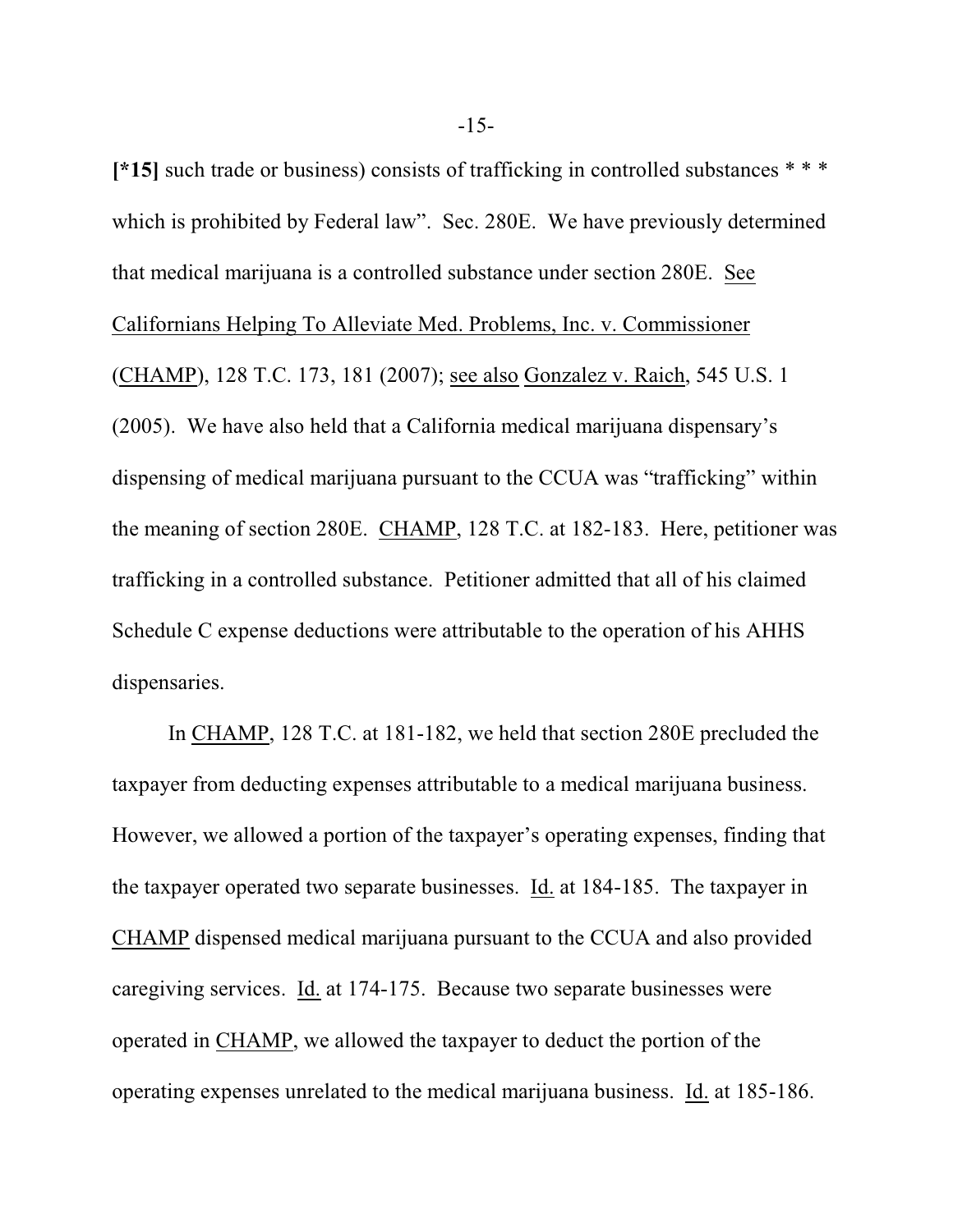**[\*16]** The present case is distinguishable from CHAMP. Petitioner operated two medical marijuana dispensaries where he sold marijuana and edibles. Customers were also permitted to medicate onsite. Petitioner and his employees also instructed customers on the effects of marijuana and the proper use of smoking devices free of charge. Petitioner has provided no evidence that the AHHS dispensaries sold any non-marijuana-related items. The sole purpose of the AHHS dispensaries was to provide customers with medical marijuana and instruct those customers on how to use it. Unlike the taxpayer in CHAMP, petitioner has provided no evidence that he had any business activity unrelated to the sale or distribution of marijuana. Further, petitioner has not established which, if any, expenses were for any alleged services offered and which expenses related to the sale of marijuana.

Moreover, the Court of Appeals for the Ninth Circuit recently affirmed our decision in Olive v. Commissioner, 139 T.C. 19 (2012),  $\text{aff}^3$ d, F.3d , , 2015 WL 4113811, at \*4 (9th Cir. July 9, 2015), holding that we "properly concluded that I.R.C. § 280E precludes Petitioner from deducting, pursuant to I.R.C. § 162(a), the ordinary and necessary business expenses associated with his operation of \* \* \* [his business]." Therefore, petitioner's Schedule C expenses are not deductible after application of section 280E.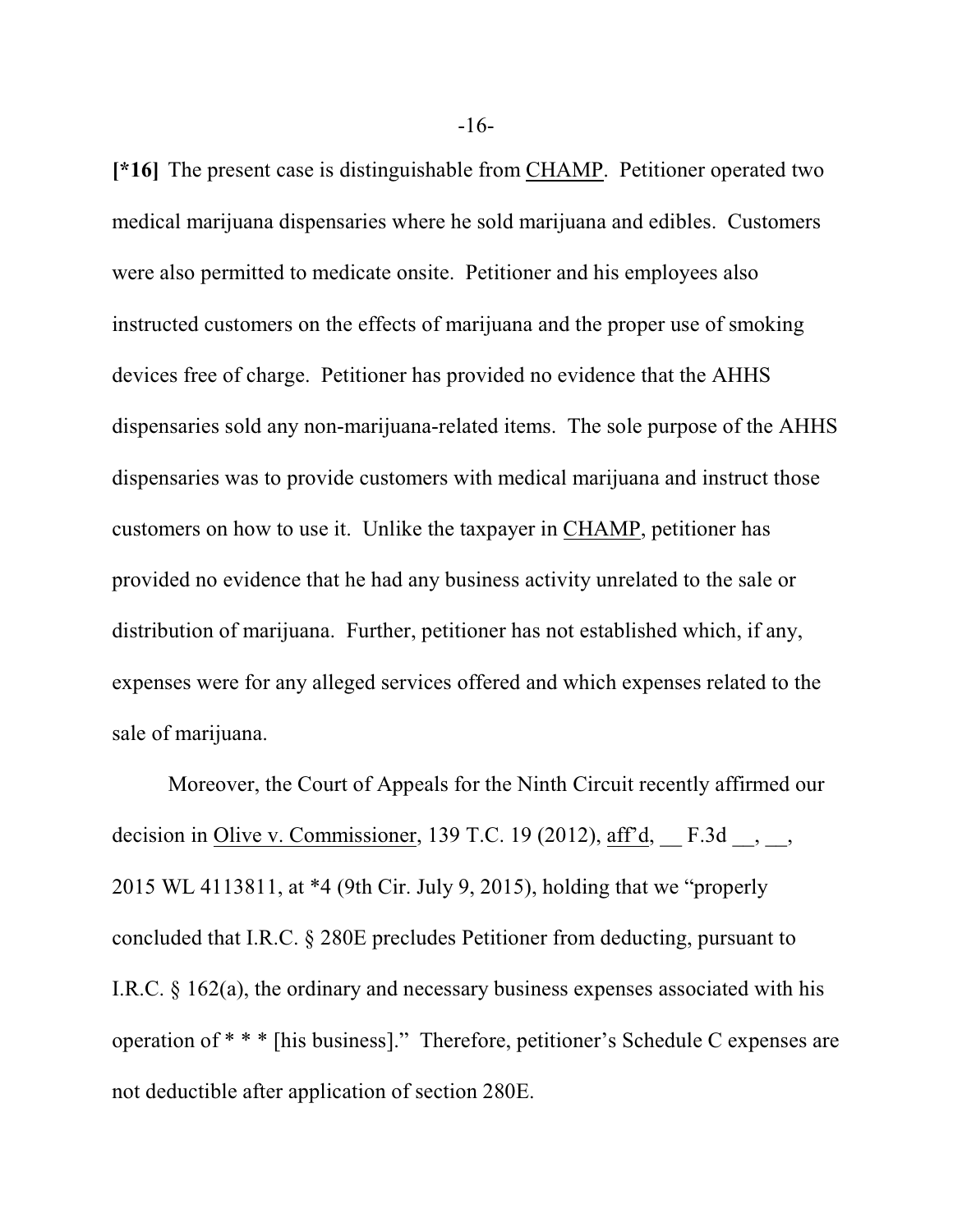#### **[\*17]** III. DEA-Seized Property

On January 17, 2007, the DEA seized marijuana, edibles, and money from petitioner's West Hollywood dispensary. These items were not returned to petitioner. Petitioner valued the seized marijuana at \$600,000. Petitioner sought to include this amount as Schedule C COGS for taxable year 2007, in addition to the amount respondent already allowed. Additionally, petitioner seeks to deduct a section 165 loss for the marijuana seized by the DEA.

## A. COGS

COGS is an offset to gross receipts in determining business income. Sec. 1.61-3(a), Income Tax Regs. A taxpayer must keep sufficient records to substantiate any amount claimed as COGS. Wright v. Commissioner, T.C. Memo. 1993-27.

Petitioner seeks to characterize the cost of marijuana seized by the DEA as COGS. Petitioner values the seized marijuana at \$600,000 but has provided no evidence as to how he computed this amount. Petitioner carried at least 70 different strands of marijuana in the West Hollywood dispensary. Petitioner failed to identify which strands were among the marijuana confiscated by the DEA. Petitioner did not provide any evidence regarding the amounts he paid for the strands of marijuana or how he determined his selling prices for the various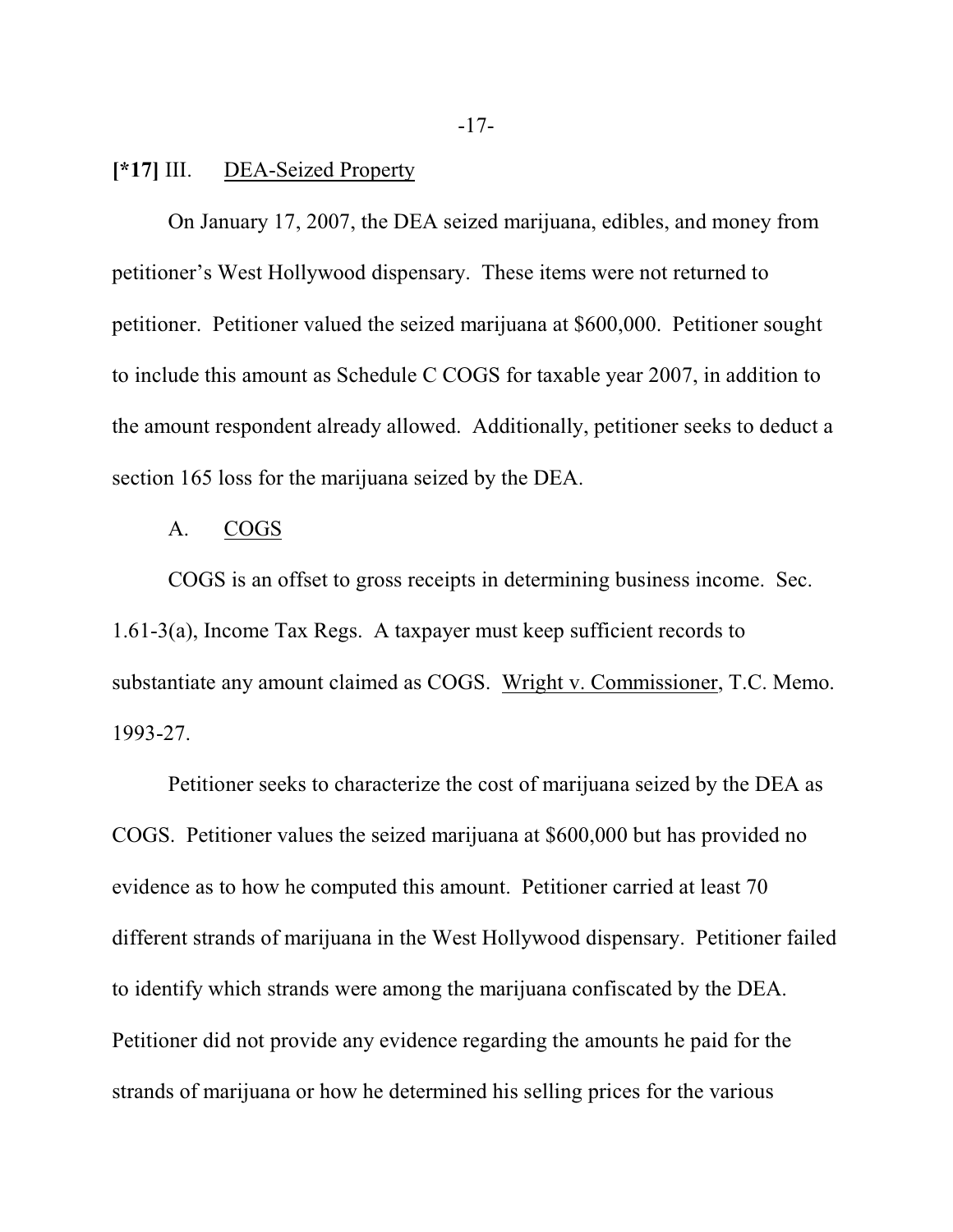**[\*18]** strands of marijuana. In addition to marijuana, the DEA also seized edibles and marijuana plants. However, it is unclear whether petitioner is including costs of these items in the \$600,000. Because of his complete failure to substantiate the value of the seized marijuana, petitioner is not entitled to claim \$600,000 as part of his Schedule C COGS. Additionally, if petitioner had provided substantiation, the seized marijuana would still not be allowable as COGS because the marijuana was confiscated and not sold. See Holt v. Commissioner, 69 T.C. 75, 78 (1977), aff'd, 611 F.2d 1160 (5th Cir. 1980).

#### B. Section 165

Although it is not entirely clear from the pleadings, petitioner appears to seek to deduct a section 165 loss for the marijuana seized by the DEA. In general, section 165(a) allows a deduction for any loss sustained during the taxable year and not compensated for by insurance or otherwise. Sec. 165(a). However, section 280E provides that no deduction or credit (including a deduction pursuant to section 165) shall be allowed for any amount paid or incurred in connection with trafficking in a controlled substance. Holt v. Commissioner, 69 T.C. 75. Therefore, petitioner is not entitled to a section 165 loss deduction for the marijuana seized by the DEA.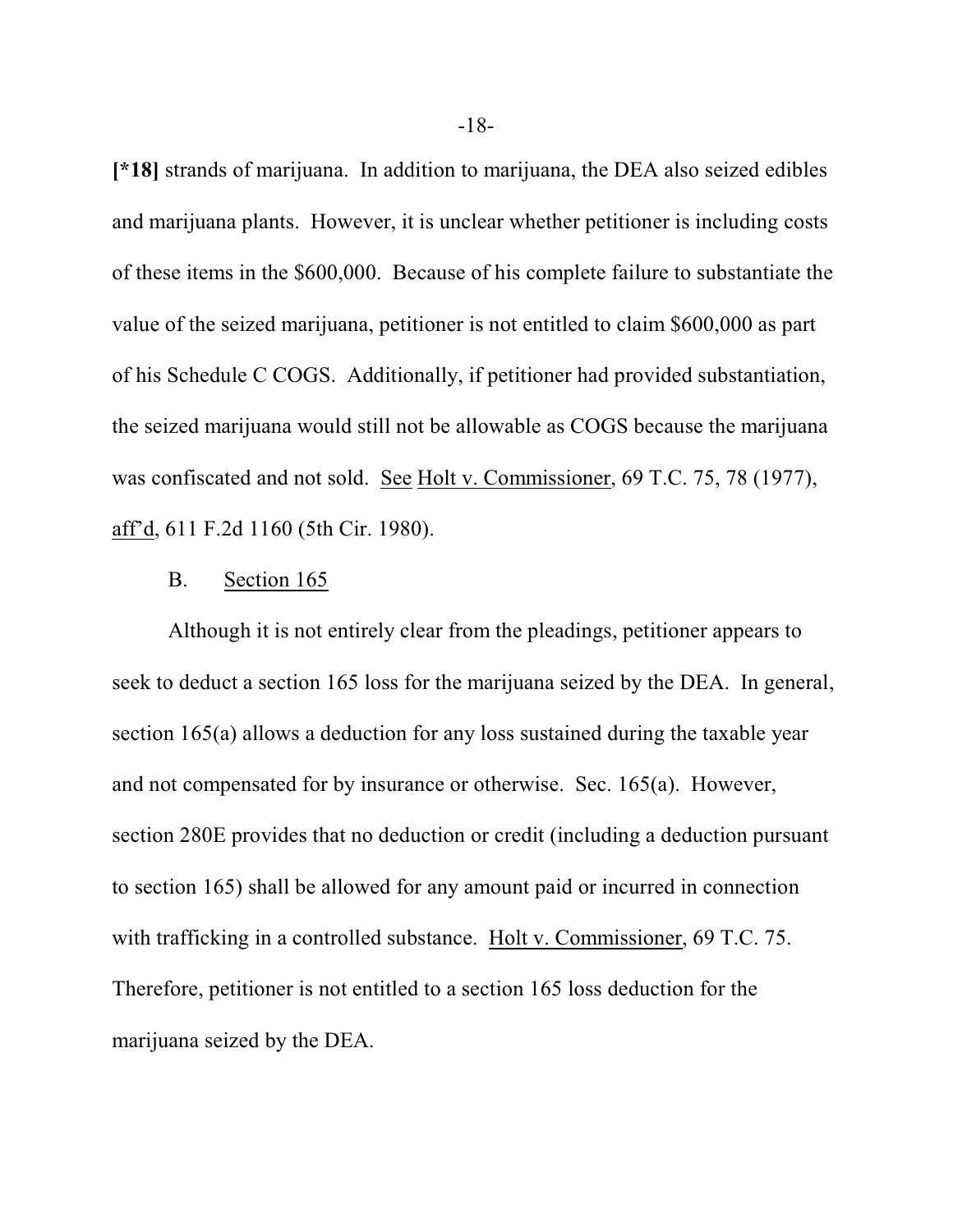#### **[\*19]** IV. Accuracy-Related Penalty

Respondent determined that petitioner is liable for an accuracy-related penalty under section 6662(a). Section 6662(a) and (b)(1) imposes a 20% penalty on an underpayment of tax required to be shown on a return if the underpayment is attributable to a taxpayer's negligence or disregard of rules or regulations.

Section 6662(c) defines negligence as including any failure to make a reasonable attempt to comply with the provisions of the internal revenue laws. Negligence has also been defined as the failure to exercise due care or the failure to do what a reasonable and prudent person would do under the circumstances. Neely v. Commissioner, 85 T.C. 934, 947 (1985). Negligence also includes any failure by the taxpayer to keep adequate books and records or to substantiate items properly. Sec. 1.6662-3(b)(1), Income Tax Regs. Section 6662(c) determines that "disregard" includes any careless, reckless, or intentional disregard.

Section  $6664(c)(1)$  provides an exception to the accuracy-related penalty if it is shown that the taxpayer had reasonable cause and acted in good faith. Sec. 1.6664-4(b)(1), Income Tax Regs. The decision as to whether the taxpayer acted with reasonable cause and in good faith depends upon all the pertinent facts and circumstances. Higbee v. Commissioner, 116 T.C. 438, 448 (2001); see sec. 1.6664-4(b)(1), Income Tax Regs.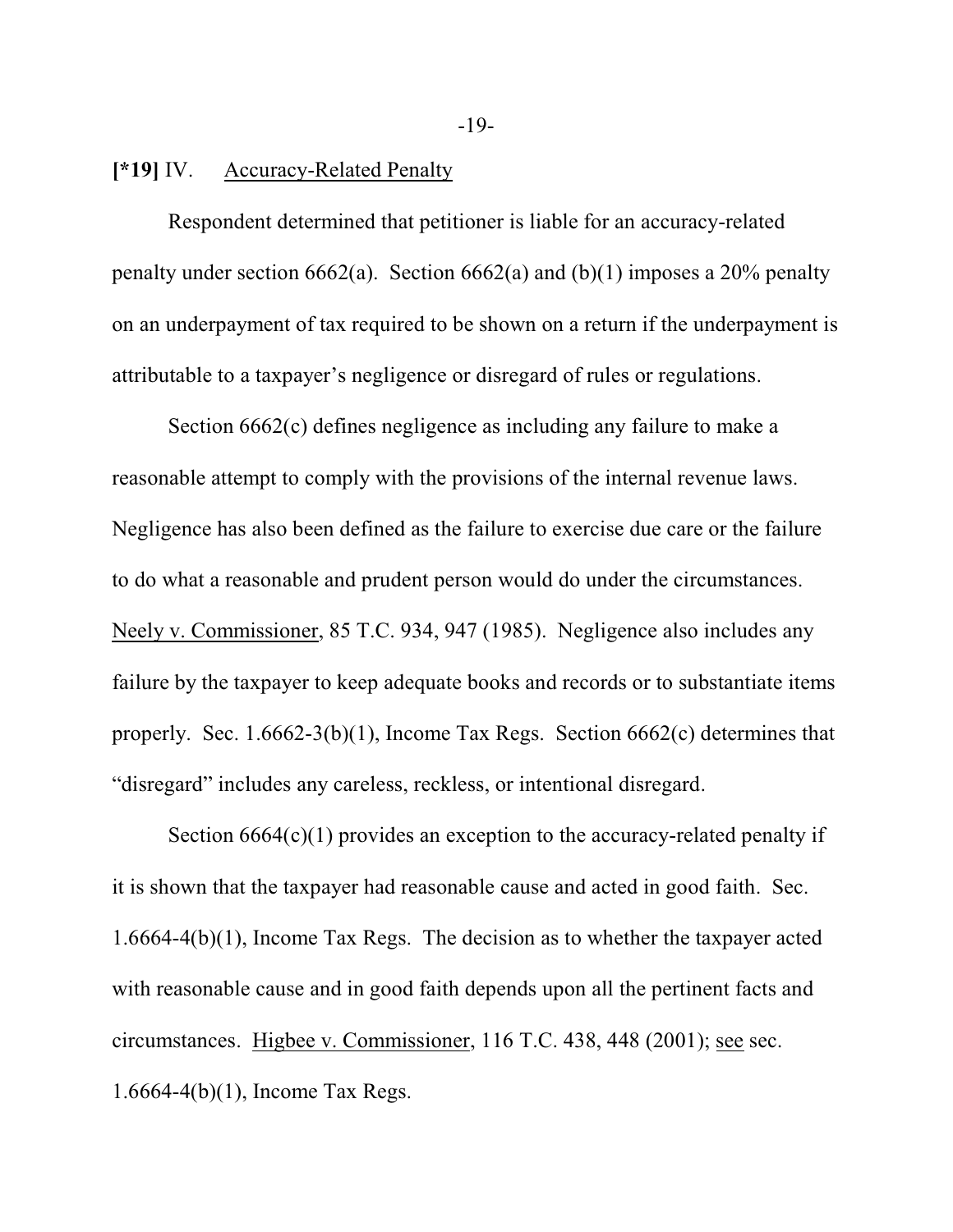**[\*20]** The Commissioner bears the burden of production with respect to a taxpayer's liability for accuracy-related penalties and the burden of proof for increased penalties asserted in the answer . See sec. 7491(c). To meet those burdens, the Commissioner must produce sufficient evidence indicating that it is appropriate to impose the penalty. See Higbee v. Commissioner, 116 T.C. at 446- 447.

Petitioner intentionally destroyed most of the inventory and sales records related to his AHHS dispensaries. The records petitioner ultimately provided to respondent do not reconcile with the categories or amounts reported on petitioner's 2007 tax return. Petitioner has failed to keep and submit adequate records to support his reported Schedule C expenses. Furthermore, petitioner has failed to ascertain the proper treatment of his loss of any marijuana seized by the DEA or substantiate his claim that the DEA seized \$600,000 worth of marijuana from the West Hollywood dispensary. Petitioner also undereported his income. Therefore, we find petitioner's underpayment negligent and petitioner lacking reasonable cause or good faith. Accordingly, we sustain respondent's imposition of an accuracy-related penalty under section 6662(a) for the 2007 tax year.